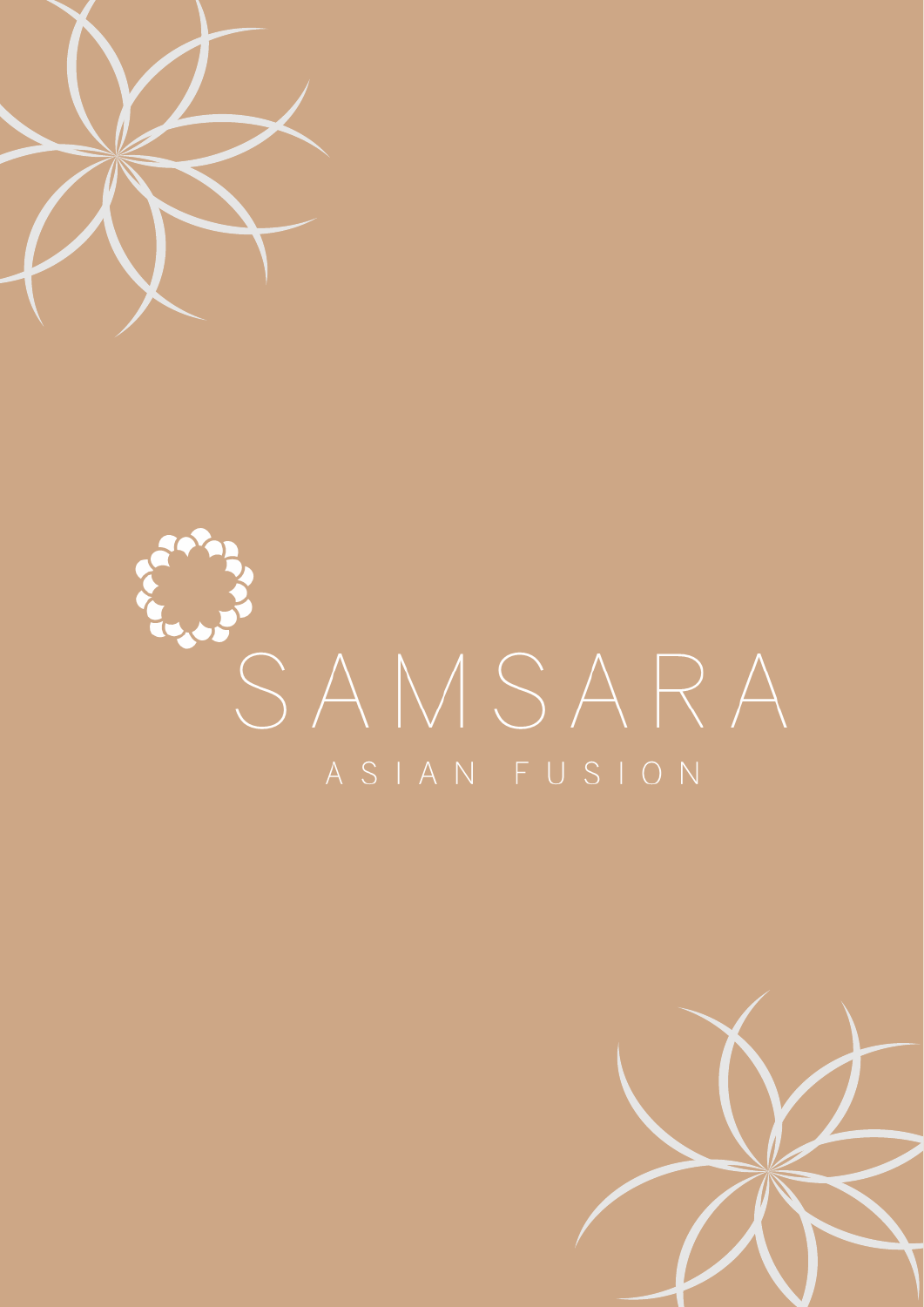## **APPETIZER**

| Edamame (3)                                   | \$25 |
|-----------------------------------------------|------|
| Soybean Salted or Spicy                       |      |
| <b>Wasabi Prawns</b>                          | \$40 |
| Fried Prawns with Tobanjan Spicy Mayo         |      |
| Dynamite Kung (3)                             | \$40 |
| Thai Deep-Fried Prawn & Spring Onion Cocktail |      |
| Tempura Moriawase                             | \$40 |
| Assorted Prawn & Vegetable                    |      |
| Poh Pia Tod                                   | \$32 |
| Prawn & Green Mango Spring Rolls              |      |
| Chicken Tikka                                 | \$38 |
| Cooked in Tandoor with Yogurt                 |      |
| Chicken Satay                                 | \$32 |
| Grilled with Thai Peanut Sauce                |      |
| Som Tam                                       | \$24 |
| Spicy Thai Green Papaya & Bean Salad          |      |
| Tandoori Prawns                               | \$44 |
| Cooked in Tandoor with Indian Spices          |      |

# **SOUP**

| Tom Yum Kung<br>Hot & Sour Shrimp Soup                                               | \$28                               |
|--------------------------------------------------------------------------------------|------------------------------------|
| Miso Shiro <sup>③ 《</sup> 》<br><b>Traditional Crab Soup</b>                          | \$25                               |
|                                                                                      |                                    |
| Nuts <b>Pork</b><br>Shellfish<br>Gluten<br>્રકે<br>& Seafood<br>Free                 | $\bigcirc$ Dairy<br>Spicy<br>Vegan |
| All prices are subject to 10% service charge and 12% tourism goods $\&$ services tax |                                    |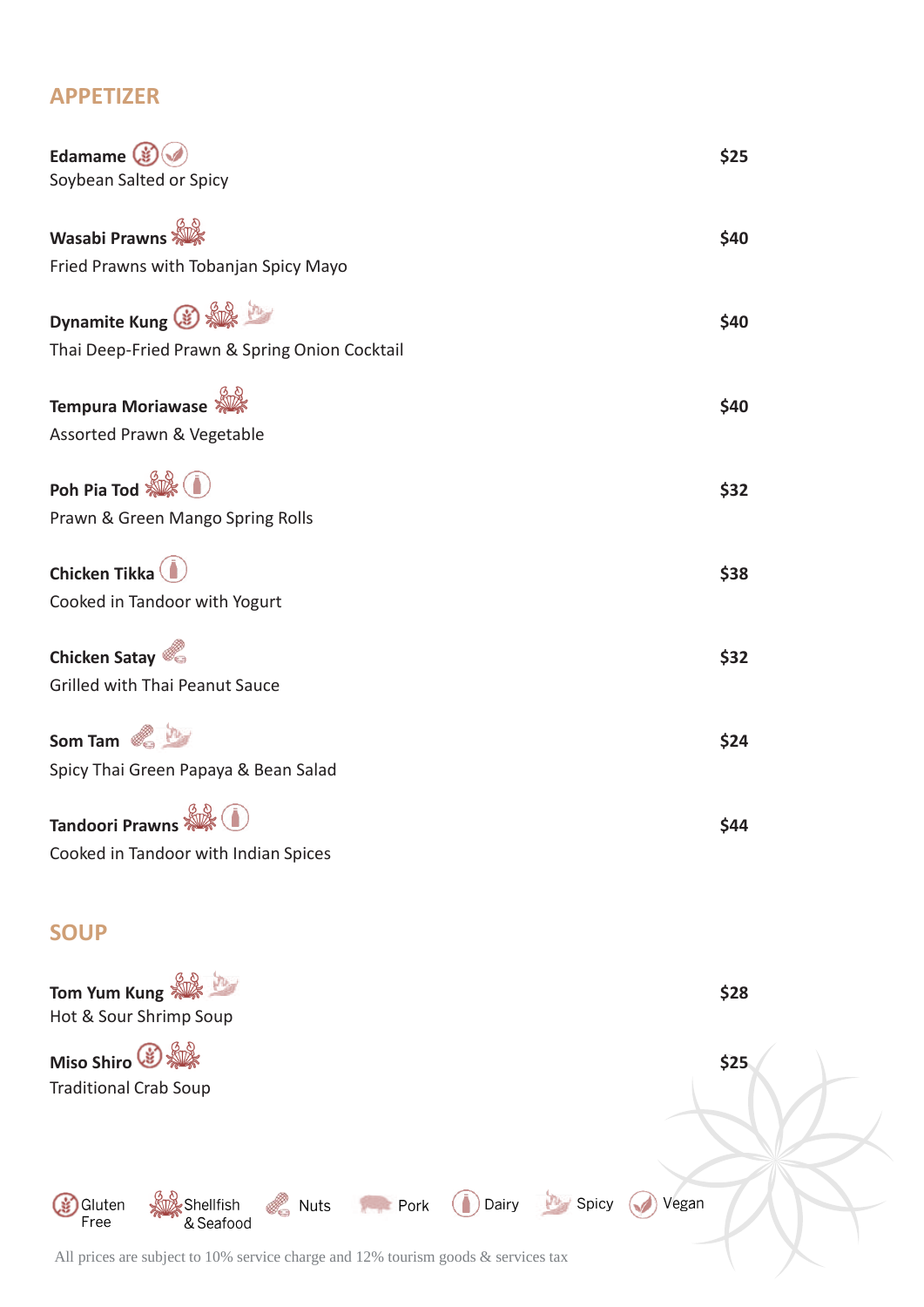## **VEGETARIAN**

Pan Fried Firm Tofu, Niku Miso Sauce

#### **Starter**

| Hara Bhara Kabab<br>Vegetables Pattie with Pear Chutney | \$25 |
|---------------------------------------------------------|------|
| Tandoori Bharwa Aloo                                    | \$20 |
| Dry Fruit & Paneer Potato, Mint Chutney                 |      |
| Uramaki <sup>(3</sup>                                   | \$24 |
| Avocado & Japanese Vegetables Roll                      |      |
| Wakame Salad                                            | \$25 |
| Avocado, Garden Vegetables, Sunomono Dressing           |      |
| Salt & Pepper Tofu                                      | \$30 |
| Thai Style Marinated Soft Tofu                          |      |
| Thai Satay $\Diamond$                                   | \$30 |
| Grilled Vegetables, Peanut Sauce                        |      |
|                                                         |      |
| <b>Main</b>                                             |      |
| Paneer Methi Malai<br>Cooked in Fenugreek Leaves Gravy  | \$23 |
| <b>Bhuna Vegetables</b>                                 | \$30 |
| Onion, Tomato & Vegetables Toasted                      |      |
| <b>Shojin Age Tempura</b><br>Vegetables Roll Tempura    | \$30 |
| Tofu Suteki                                             | \$34 |

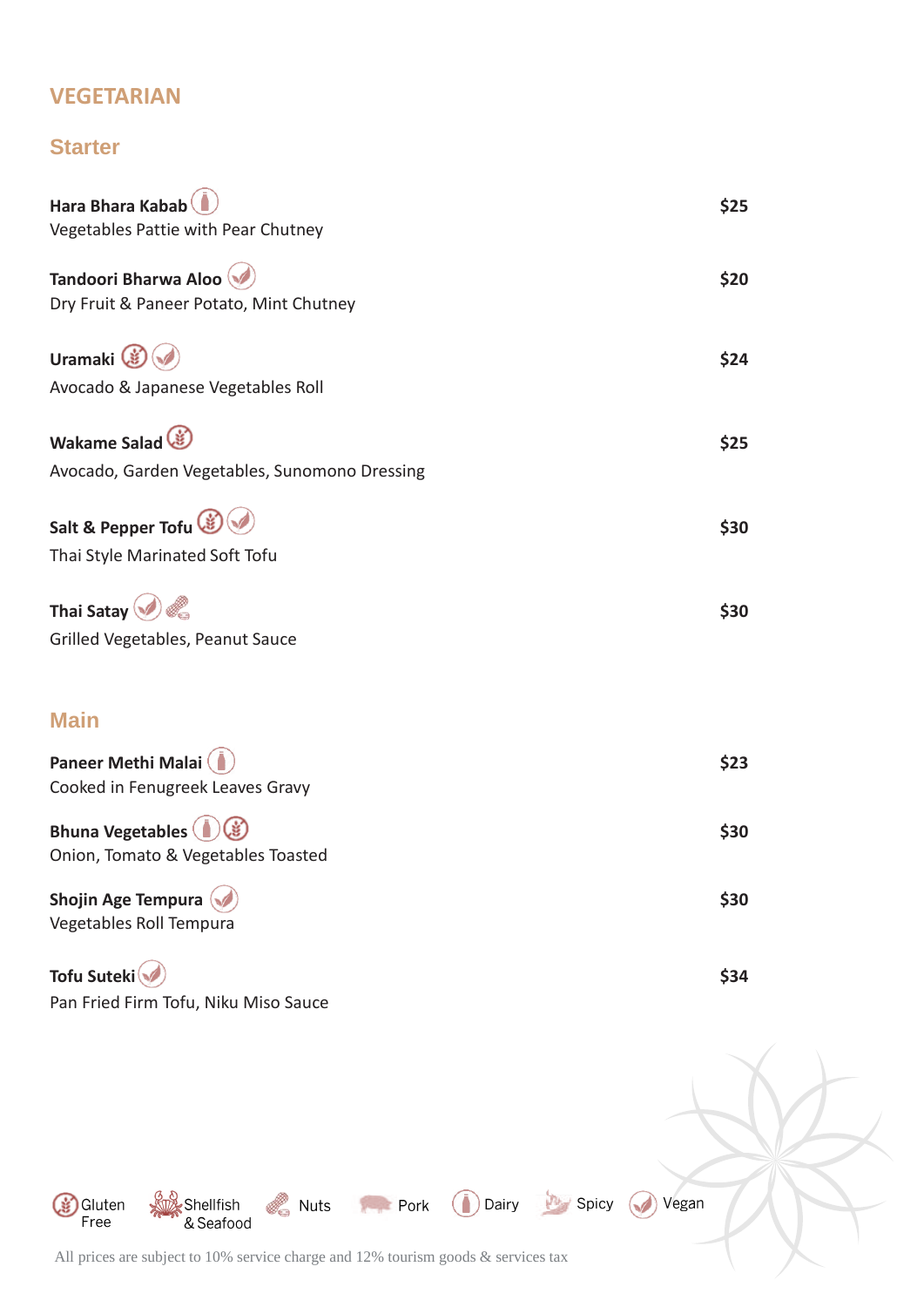### **FROM THE SEA**

| Goa Prawn Curry (A)<br>Simmered in Indian Spicy & Sour Coconut Gravy         | \$48 |
|------------------------------------------------------------------------------|------|
| Prawn Vindaloo<br>Braised in a Fiery Tomato & Fragrant Indian Spices Sauce   | \$48 |
| Lobster Tandoori (3) (1)<br>Live Lobster Cooked in The Tandoor Oven          | \$66 |
| Yuzu Miso Tuna (3)<br>Marinated Tuna Steak with Yuzu Miso Sauce              | \$42 |
| Catch of The Day (3)<br>Chargrill Reef Fish with Signature Japanese Sauce    | \$36 |
| Prawn Yaki Soba<br>Stir Fried Noodle with Prawns & Vegetables                | \$30 |
| Khao Pad Sapparot<br>Thai Style Fried Rice with Pineapple & Shrimps          | \$24 |
| Pla Rad Prik (2)<br>Thai Fried Whole Today's Reef Fish, Spicy Peanut Som Tam | \$45 |
| Kaeng Kung (3)<br>Thai Prawn Curry, Enhanced with Green, Yellow or Red Curry | \$46 |

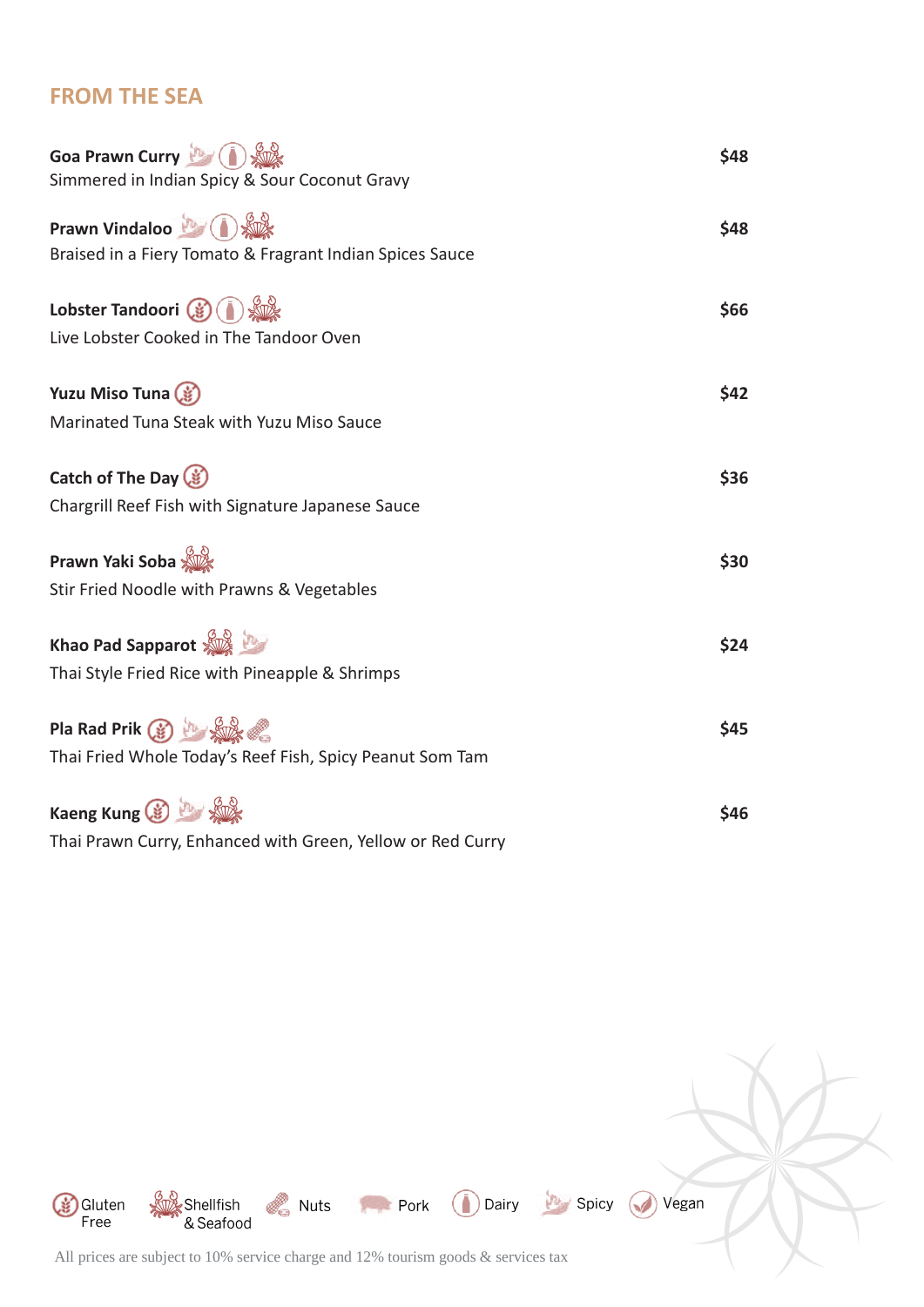### **FROM THE LAND**

| <b>Buttered Chicken (1)</b><br>Simmered in Indian Spicy & Sour Coconut Gravy               | \$39 |
|--------------------------------------------------------------------------------------------|------|
| <b>Mutton Rogan Josh</b><br><b>Braised Indian Aromatic Spices</b>                          | \$48 |
| <b>Chicken Tikka Masala</b> (A)<br>Roasted Marinated Chicken in Spiced Curry Sauce         | \$36 |
| <b>Chicken Katsu Curry</b><br>Marinated Tuna Steak with Yuzu Miso Sauce                    | \$41 |
| <b>Wasabi Garlic Beef Steak (8) (1)</b><br>Grilled Beef, Yuzu Truffle Potato, Wasabi Sauce | \$48 |
| Neua Pad Prik Gang<br>Stir Fry Beef Tenderloin, Coconut & Green Pepper Corn                | \$40 |
| Keagan Gai (3)<br>Thai Chicken Curry, Enhanced with Green, Yellow or Red Curry             | \$36 |
| Phad Krapow<br>Thai Stir Fried Ground Pork, Basil & Chili                                  | \$36 |
| Chicken Yakitori<br>Japanese Chicken Skewers & Yakitori Sauce                              | \$28 |
| Kao Pad<br>Thai Fried Rice, Choice of Pork or Chicken                                      | \$39 |

Shellfish<br>& Seafood  $\mathcal{R}_{\mathsf{S}}$  Nuts **Pork** Dairy Spicy Vegan Gibson<br>Free All prices are subject to 10% service charge and 12% tourism goods & services tax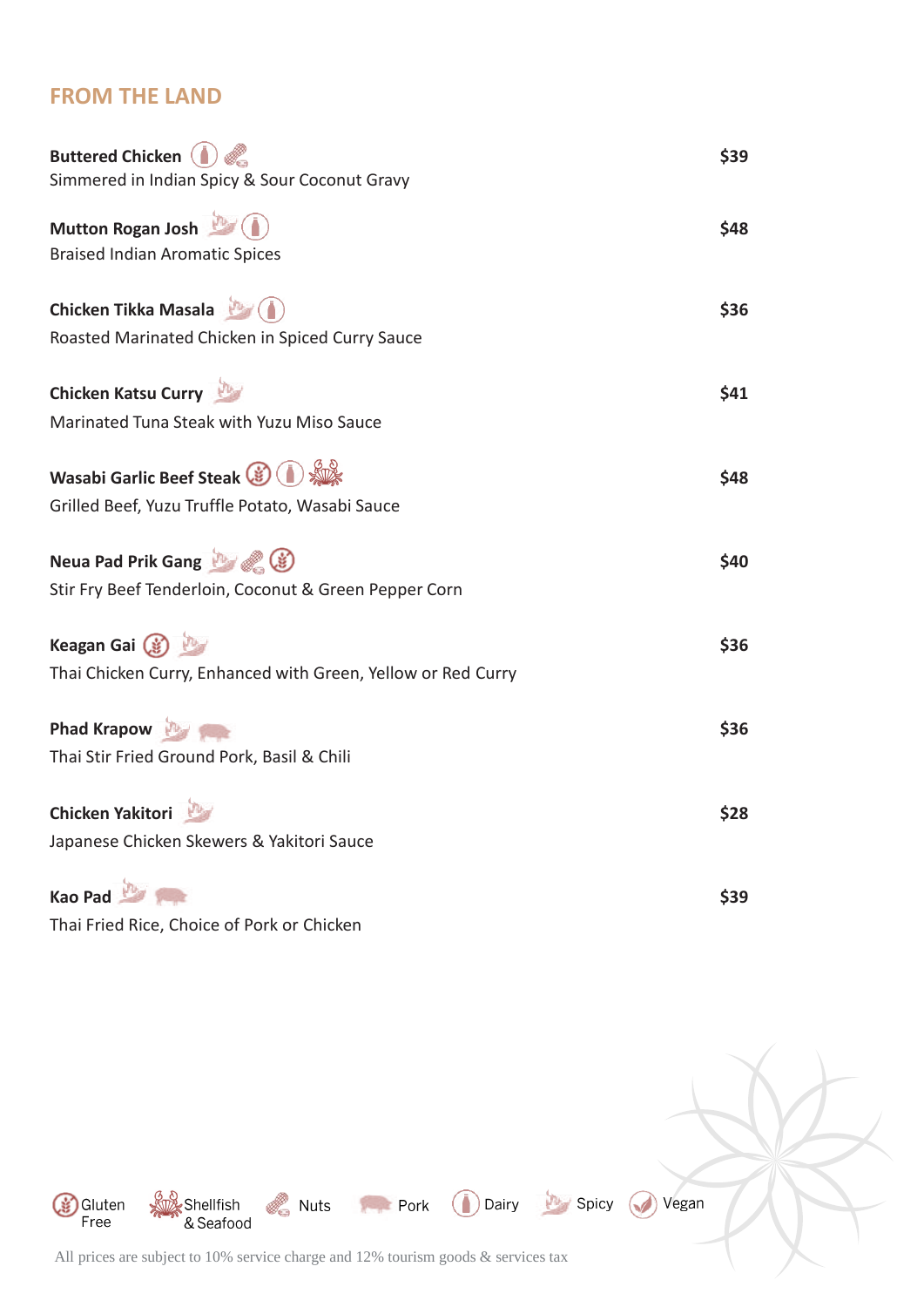#### **BREAD**

| <b>Naan</b><br>Plain, Garlic or Cheese             | \$9  |
|----------------------------------------------------|------|
| Roshi<br>Whole Wheat Roti                          | \$9  |
| <b>SIDE</b>                                        |      |
| Basmati (<br>Fragrant Rice, Plain or Cumin         | \$14 |
| Khao Phat (3)<br>Thai Fried Rice with Vegetables   | \$20 |
| Dhal Tadka (g)<br>Yellow Lentils with Curry Leaves | \$26 |

### **SUSHI SIGNATURE ROLL**

| Dragon Roll (3)<br>Unagi, Avocado, Poached Prawns, Cream Cheese, Ikura & Teriyaki Mayo               | \$36 |
|------------------------------------------------------------------------------------------------------|------|
| Fiery Surf & Turf (3)<br>Wagyu Beef, Avocado, Cucumber, Prawn, Lemon Chili Mayo                      | \$46 |
| Volcano Roll (2)<br>Tuna, Salmon, Reef Fish, Flying Fish Roe, Tobanjan Mayo                          | \$34 |
| <b>Salmon Medley Roll</b><br>Smoked Salmon, Avocado, Cream Cheese, Mango Coconut Sauce, Tempura Roll | \$34 |
| Hideaway Signature Roll (3)<br>Tempura Prawn, Avocado, Cream Cheese, Poached Prawn                   | \$43 |
| Crunchy Tuna & Salmon Roll (3)                                                                       | S34  |

Spicy Vegan

Tempura Flakes, Tuna, Salmon & Avocado

Gibs Gluten

Shellfish<br>& Seafood **Pork** Dairy  $\mathcal{R}$  Nuts

All prices are subject to 10% service charge and 12% tourism goods & services tax